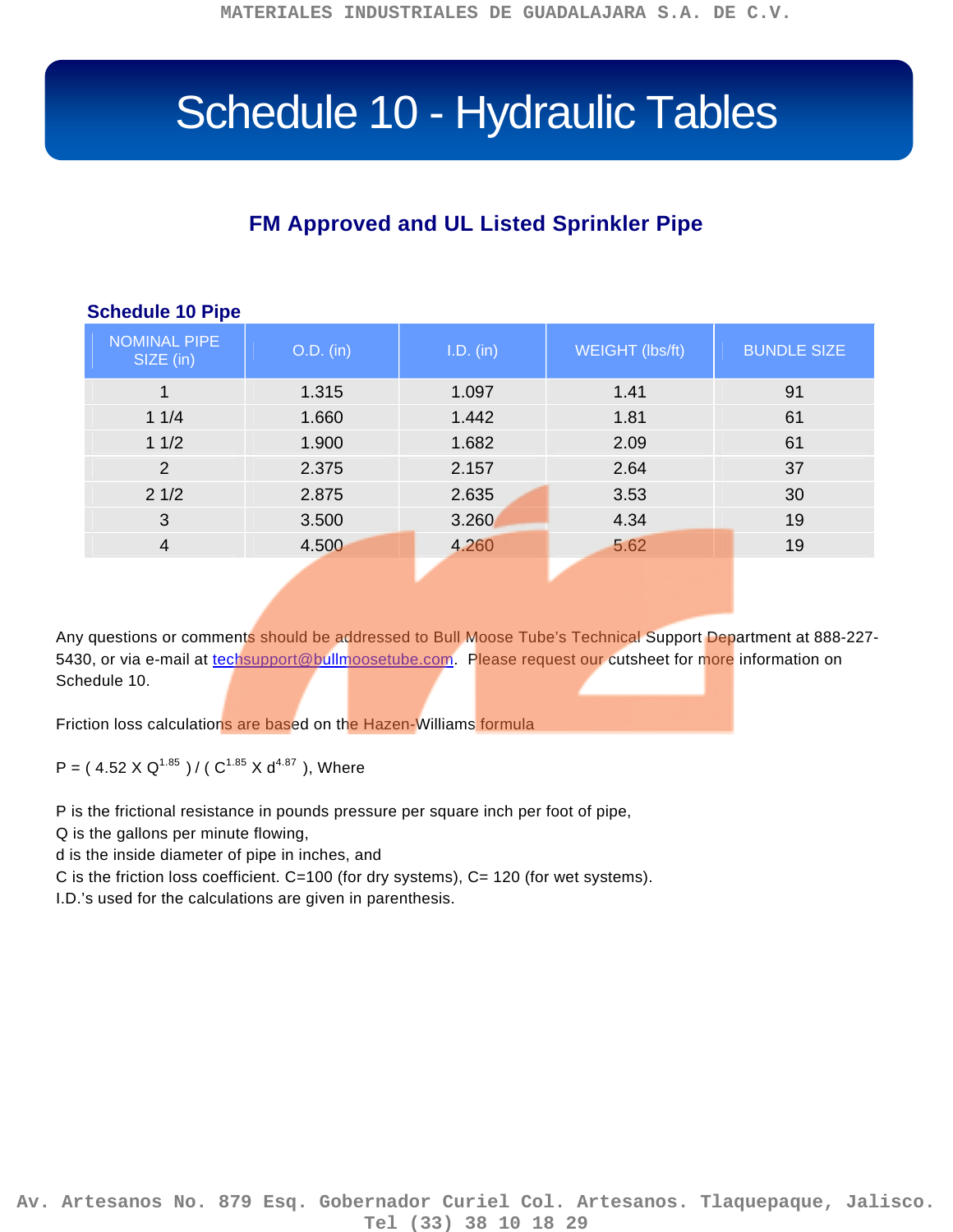|          | <b>BMT SCHEDULE 10</b>                  |                |                            |                |                |                               |                |  |                                         | <b>BMT SCHEDULE 10</b> |                  |                |                     |                |                |         |  |
|----------|-----------------------------------------|----------------|----------------------------|----------------|----------------|-------------------------------|----------------|--|-----------------------------------------|------------------------|------------------|----------------|---------------------|----------------|----------------|---------|--|
|          | <b>Hydraulic Tables For Dry Systems</b> |                |                            |                |                |                               | $C = 100$      |  | <b>Hydraulic Tables For Wet Systems</b> |                        |                  |                |                     |                | $C = 120$      |         |  |
| Q        | 1"                                      | $1 - 1/4$ "    | $1 - 1/2$                  | 2"             | $2 - 1/2"$     | 3"                            | 4"             |  | $\overline{Q}$                          | 1"                     | $1 - 1/4$        | $1 - 1/2"$     | 2"                  | $2 - 1/2"$     | 3"             | 4"      |  |
| gpm<br>5 | (1.097)<br>0.011                        | 0.003          | $(1.442)$ (1.682)<br>0.001 | (2.157)        |                | $(2.635)$ $(3.260)$ $(4.260)$ |                |  | gpm<br>5                                | (1.097)<br>0.008       | (1.442)<br>0.002 |                | $(1.682)$ $(2.157)$ | (2.635)        | (3.260)        | (4.260) |  |
| 6        | 0.016                                   | 0.004          | 0.002                      |                |                |                               |                |  | 6                                       | 0.011                  | 0.003            | 0.001          |                     |                |                |         |  |
| 7        | 0.021                                   | 0.006          | 0.003                      |                |                |                               |                |  | 7                                       | 0.015                  | 0.004            | 0.002          |                     |                |                |         |  |
| 8        | 0.027                                   | 0.007          | 0.003                      |                |                |                               |                |  | 8                                       | 0.019                  | 0.005            | 0.002          |                     |                |                |         |  |
| 9<br>10  | 0.033<br>0.041                          | 0.009<br>0.011 | 0.004<br>0.005             | 0.001<br>0.002 |                |                               |                |  | 9<br>10                                 | 0.024<br>0.029         | 0.006<br>0.008   | 0.003<br>0.004 |                     |                |                |         |  |
| 11       | 0.049                                   | 0.013          | 0.006                      | 0.002          |                |                               |                |  | 11                                      | 0.035                  | 0.009            | 0.004          | 0.001               |                |                |         |  |
| 12       | 0.057                                   | 0.015          | 0.007                      | 0.002          |                |                               |                |  | 12                                      | 0.041                  | 0.011            | 0.005          | 0.002               |                |                |         |  |
| 13       | 0.066                                   | 0.017          | 0.008                      | 0.002          |                |                               |                |  | 13                                      | 0.047                  | 0.012            | 0.006          | 0.002<br>0.002      |                |                |         |  |
| 14<br>15 | 0.076<br>0.086                          | 0.020<br>0.023 | 0.009<br>0.011             | 0.003<br>0.003 |                |                               |                |  | 14<br>15                                | 0.054<br>0.061         | 0.014<br>0.016   | 0.007<br>0.008 | 0.002               |                |                |         |  |
| 16       | 0.097                                   | 0.026          | 0.012                      | 0.004          | 0.001          |                               |                |  | 16                                      | 0.069                  | 0.018            | 0.009          | 0.003               |                |                |         |  |
| 17       | 0.109                                   | 0.029          | 0.014                      | 0.004          | 0.002          |                               |                |  | 17                                      | 0.077                  | 0.020            | 0.010          | 0.003               |                |                |         |  |
| 18       | 0.121                                   | 0.032          | 0.015                      | 0.004          | 0.002          |                               |                |  | 18                                      | 0.086                  | 0.023            | 0.011          | 0.003               |                |                |         |  |
| 19<br>20 | 0.133<br>0.147                          | 0.035<br>0.039 | 0.017<br>0.018             | 0.005<br>0.005 | 0.002<br>0.002 |                               |                |  | 19<br>20                                | 0.095<br>0.105         | 0.025<br>0.028   | 0.012<br>0.013 | 0.004<br>0.004      | 0.001          |                |         |  |
| 21       | 0.160                                   | 0.042          | 0.020                      | 0.006          | 0.002          |                               |                |  | 21                                      | 0.115                  | 0.030            | 0.014          | 0.004               | 0.002          |                |         |  |
| 22       | 0.175                                   | 0.046          | 0.022                      | 0.006          | 0.002          |                               |                |  | 22                                      | 0.125                  | 0.033            | 0.016          | 0.005               | 0.002          |                |         |  |
| 23       | 0.190                                   | 0.050          | 0.024                      | 0.007          | 0.003          |                               |                |  | 23                                      | 0.136                  | 0.036            | 0.017          | 0.005               | 0.002          |                |         |  |
| 24       | 0.205<br>0.222                          | 0.054<br>0.059 | 0.026                      | 0.008          | 0.003<br>0.003 |                               |                |  | 24                                      | 0.147                  | 0.039            | 0.018          | 0.005               | 0.002          |                |         |  |
| 25<br>26 | 0.238                                   | 0.063          | 0.028<br>0.030             | 0.008<br>0.009 | 0.003          |                               |                |  | 25<br>26                                | 0.158<br>0.170         | 0.042<br>0.045   | 0.020<br>0.021 | 0.006<br>0.006      | 0.002<br>0.002 |                |         |  |
| 27       | 0.255                                   | 0.067          | 0.032                      | 0.009          | 0.004          |                               |                |  | 27                                      | 0.182                  | 0.048            | 0.023          | 0.007               | 0.003          |                |         |  |
| 28       | 0.273                                   | 0.072          | 0.034                      | 0.010          | 0.004          |                               |                |  | 28                                      | 0.195                  | 0.051            | 0.024          | 0.007               | 0.003          |                |         |  |
| 29       | 0.292                                   | 0.077          | 0.036                      | 0.011          | 0.004          | 0.001                         |                |  | 29                                      | 0.208                  | 0.055            | 0.026          | 0.008               | 0.003          |                |         |  |
| 30<br>31 | 0.310<br>0.330                          | 0.082<br>0.087 | 0.039<br>0.041             | 0.012<br>0.012 | 0.004<br>0.005 | 0.002<br>0.002                |                |  | 30<br>31                                | 0.222<br>0.235         | 0.059<br>0.062   | 0.028<br>0.029 | 0.008<br>0.009      | 0.003<br>0.003 |                |         |  |
| 32       | 0.350                                   | 0.092          | 0.044                      | 0.013          | 0.005          | 0.002                         |                |  | 32                                      | 0.250                  | 0.066            | 0.031          | 0.009               | 0.003          |                |         |  |
| 33       | 0.370                                   | 0.098          | 0.046                      | 0.014          | 0.005          | 0.002                         |                |  | 33                                      | 0.264                  | 0.070            | 0.033          | 0.010               | 0.004          |                |         |  |
| 34       | 0.391                                   | 0.103          | 0.049                      | 0.015          | 0.005          | 0.002                         |                |  | 34                                      | 0.279                  | 0.074            | 0.035          | 0.010               | 0.004          |                |         |  |
| 35       | 0.413                                   | 0.109          | 0.052                      | 0.015          | 0.006          | 0.002                         |                |  | 35                                      | 0.295                  | 0.078            | 0.037          | 0.011               | 0.004          | 0.001          |         |  |
| 36<br>37 | 0.435<br>0.458                          | 0.115<br>0.121 | 0.054<br>0.057             | 0.016<br>0.017 | 0.006<br>0.006 | 0.002<br>0.002                |                |  | 36<br>37                                | 0.310<br>0.327         | 0.082<br>0.086   | 0.039<br>0.041 | 0.012<br>0.012      | 0.004<br>0.005 | 0.002<br>0.002 |         |  |
| 38       | 0.481                                   | 0.127          | 0.060                      | 0.018          | 0.007          | 0.002                         |                |  | 38                                      | 0.343                  | 0.091            | 0.043          | 0.013               | 0.005          | 0.002          |         |  |
| 39       | 0.504                                   | 0.133          | 0.063                      | 0.019          | 0.007          | 0.003                         |                |  | 39                                      | 0.360                  | 0.095            | 0.045          | 0.013               | 0.005          | 0.002          |         |  |
| 40       | 0.529                                   | 0.140          | 0.066                      | 0.020          | 0.007          | 0.003                         |                |  | 40                                      | 0.377                  | 0.100            | 0.047          | 0.014               | 0.005          | 0.002          |         |  |
| 41<br>42 | 0.553<br>0.579                          | 0.146<br>0.153 | 0.069<br>0.072             | 0.021<br>0.021 | 0.008<br>0.008 | 0.003<br>0.003                |                |  | 41<br>42                                | 0.395<br>0.413         | 0.104<br>0.109   | 0.049<br>0.052 | 0.015<br>0.015      | 0.006<br>0.006 | 0.002<br>0.002 |         |  |
| 43       | 0.604                                   | 0.160          | 0.075                      | 0.022          | 0.008          | 0.003                         |                |  | 43                                      | 0.431                  | 0.114            | 0.054          | 0.016               | 0.006          | 0.002          |         |  |
| 44       | 0.631                                   | 0.166          | 0.079                      | 0.023          | 0.009          | 0.003                         |                |  | 44                                      | 0.450                  | 0.119            | 0.056          | 0.017               | 0.006          | 0.002          |         |  |
| 45       | 0.657                                   | 0.174          | 0.082                      | 0.024          | 0.009          | 0.003                         |                |  | 45                                      | 0.469                  | 0.124            | 0.059          | 0.017               | 0.007          | 0.002          |         |  |
| 46<br>47 | 0.685<br>0.712                          | 0.181<br>0.188 | 0.085<br>0.089             | 0.025<br>0.026 | 0.010<br>0.010 | 0.003<br>0.004                |                |  | 46<br>47                                | 0.489<br>0.508         | 0.129<br>0.134   | 0.061<br>0.063 | 0.018<br>0.019      | 0.007<br>0.007 | 0.002<br>0.003 |         |  |
| 48       | 0.741                                   | 0.196          | 0.092                      | 0.028          | 0.010          | 0.004                         |                |  | 48                                      | 0.529                  | 0.140            | 0.066          | 0.020               | 0.007          | 0.003          |         |  |
| 49       | 0.769                                   | 0.203          | 0.096                      | 0.029          | 0.011          | 0.004                         |                |  | 49                                      | 0.549                  | 0.145            | 0.069          | 0.020               | 0.008          | 0.003          |         |  |
| 50       | 0.799                                   | 0.211          | 0.100                      | 0.030          | 0.011          | 0.004                         |                |  | 50                                      | 0.570                  | 0.151            | 0.071          | 0.021               | 0.008          | 0.003          |         |  |
| 51<br>52 | 0.829<br>0.859                          | 0.219<br>0.227 | 0.103<br>0.107             | 0.031<br>0.032 | 0.012<br>0.012 | 0.004<br>0.004                |                |  | 51<br>52                                | 0.591<br>0.613         | 0.156<br>0.162   | 0.074<br>0.076 | 0.022<br>0.023      | 0.008<br>0.009 | 0.003<br>0.003 |         |  |
| 53       | 0.890                                   | 0.235          | 0.111                      | 0.033          | 0.012          | 0.004                         |                |  | 53                                      | 0.635                  | 0.168            | 0.079          | 0.024               | 0.009          | 0.003          |         |  |
| 54       | 0.921                                   | 0.243          | 0.115                      | 0.034          | 0.013          | 0.005                         |                |  | 54                                      | 0.657                  | 0.174            | 0.082          | 0.024               | 0.009          | 0.003          |         |  |
| 55       | 0.953                                   | 0.252          | 0.119                      | 0.035          | 0.013          | 0.005                         |                |  | 55                                      | 0.680                  | 0.180            | 0.085          | 0.025               | 0.010          | 0.003          |         |  |
| 56       | 0.985                                   | 0.260          | 0.123                      | 0.037          | 0.014          | 0.005                         |                |  | 56                                      | 0.703                  | 0.186            | 0.088          | 0.026               | 0.010          | 0.003          |         |  |
| 57<br>58 | 1.018<br>1.051                          | 0.269<br>0.278 | 0.127<br>0.131             | 0.038<br>0.039 | 0.014<br>0.015 | 0.005<br>0.005                |                |  | 57<br>58                                | 0.726<br>0.750         | 0.192<br>0.198   | 0.091<br>0.094 | 0.027<br>0.028      | 0.010<br>0.011 | 0.004<br>0.004 |         |  |
| 59       | 1.085                                   | 0.286          | 0.135                      | 0.040          | 0.015          | 0.005                         | 0.001          |  | 59                                      | 0.774                  | 0.204            | 0.097          | 0.029               | 0.011          | 0.004          |         |  |
| 60       | 1.119                                   | 0.295          | 0.140                      | 0.042          | 0.016          | 0.006                         | 0.002          |  | 60                                      | 0.799                  | 0.211            | 0.100          | 0.030               | 0.011          | 0.004          |         |  |
| 61       | 1.154                                   | 0.305          | 0.144                      | 0.043          | 0.016          | 0.006                         | 0.002          |  | 61                                      | 0.824                  | 0.217            | 0.103          | 0.031               | 0.012          | 0.004          |         |  |
| 62<br>63 | 1.189<br>1.225                          | 0.314<br>0.323 | 0.148<br>0.153             | 0.044<br>0.046 | 0.017<br>0.017 | 0.006<br>0.006                | 0.002<br>0.002 |  | 62<br>63                                | 0.849<br>0.874         | 0.224<br>0.231   | 0.106<br>0.109 | 0.032<br>0.032      | 0.012<br>0.012 | 0.004<br>0.004 |         |  |
| 64       | 1.261                                   | 0.333          | 0.157                      | 0.047          | 0.018          | 0.006                         | 0.002          |  | 64                                      | 0.900                  | 0.238            | 0.112          | 0.033               | 0.013          | 0.004          |         |  |
| 65       | 1.298                                   | 0.343          | 0.162                      | 0.048          | 0.018          | 0.006                         | 0.002          |  | 65                                      | 0.926                  | 0.245            | 0.116          | 0.034               | 0.013          | 0.005          |         |  |
| 66       | 1.335                                   | 0.352          | 0.167                      | 0.050          | 0.019          | 0.007                         | 0.002          |  | 66                                      | 0.953                  | 0.252            | 0.119          | 0.035               | 0.013          | 0.005          |         |  |
| 67       | 1.373                                   | 0.362          | 0.171                      | 0.051          | 0.019          | 0.007                         | 0.002          |  | 67                                      | 0.980                  | 0.259            | 0.122          | 0.036               | 0.014          | 0.005          |         |  |
| 68<br>69 | 1.411<br>1.449                          | 0.372<br>0.383 | 0.176<br>0.181             | 0.052<br>0.054 | 0.020<br>0.020 | 0.007<br>0.007                | 0.002<br>0.002 |  | 68<br>69                                | 1.007<br>1.034         | 0.266<br>0.273   | 0.126<br>0.129 | 0.037<br>0.038      | 0.014<br>0.014 | 0.005<br>0.005 |         |  |
| 70       | 1.489                                   | 0.393          | 0.186                      | 0.055          | 0.021          | 0.007                         | 0.002          |  | 70                                      | 1.062                  | 0.280            | 0.133          | 0.039               | 0.015          | 0.005          |         |  |

Av. Ar**tydsulid a**bleno. 879 Esq. Gobernador Curlel Col. Artesanos. BM S Gulpul Eu , O W Blisco. **Tel (33) 38 10 18 29**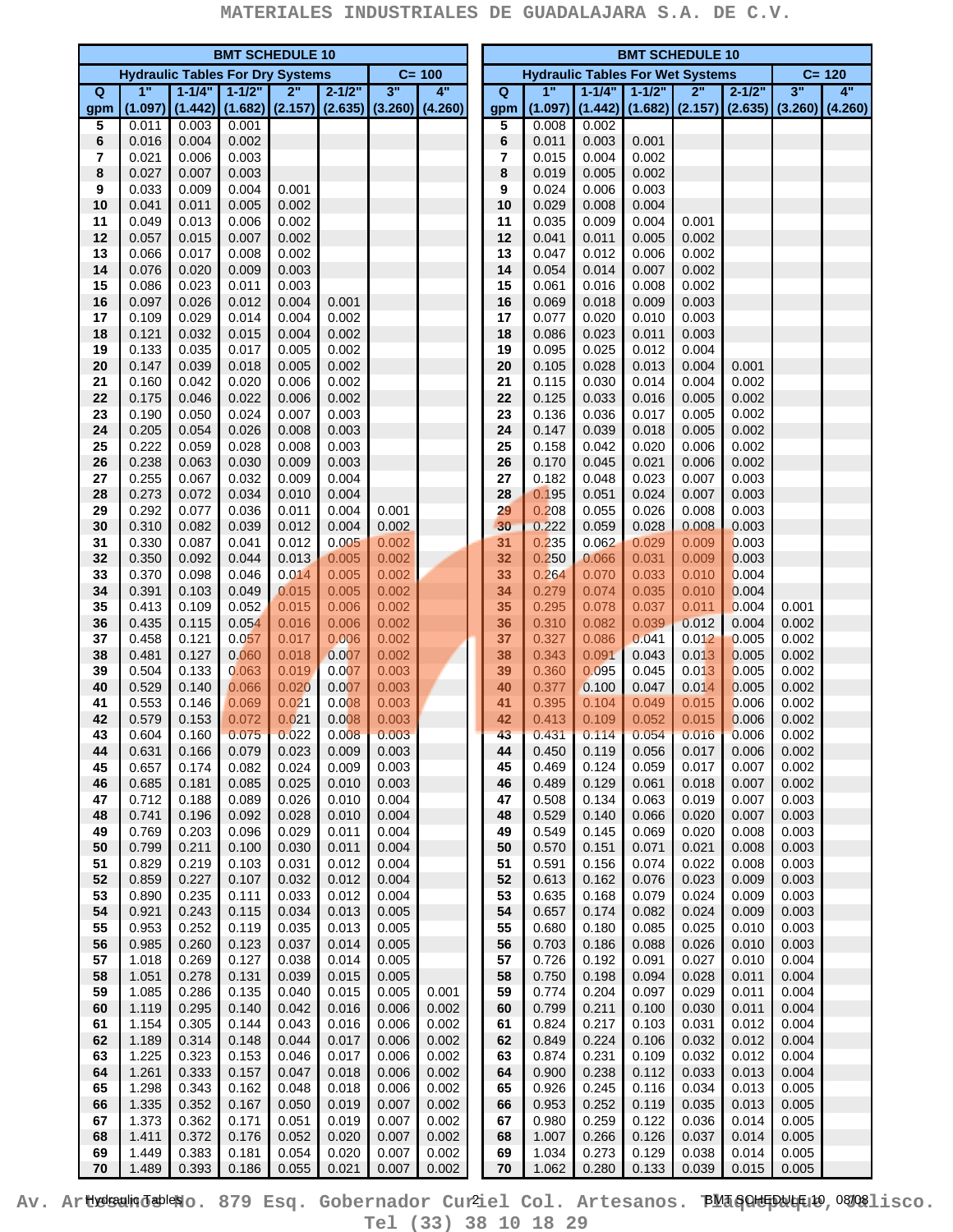|                | <b>BMT SCHEDULE 10</b>                  |                        |                       |                |                       |                |                             |  |                         | <b>BMT SCHEDULE 10</b>                  |                       |                       |                |                       |                |                |  |  |
|----------------|-----------------------------------------|------------------------|-----------------------|----------------|-----------------------|----------------|-----------------------------|--|-------------------------|-----------------------------------------|-----------------------|-----------------------|----------------|-----------------------|----------------|----------------|--|--|
|                | <b>Hydraulic Tables For Dry Systems</b> |                        |                       |                |                       |                | $C = 100$                   |  |                         | <b>Hydraulic Tables For Wet Systems</b> |                       |                       |                |                       |                | $C = 120$      |  |  |
| $\overline{Q}$ | 1"<br>(1.097)                           | $1 - 1/4$ "<br>(1.442) | $1 - 1/2"$<br>(1.682) | 2"<br>(2.157)  | $2 - 1/2"$<br>(2.635) | 3"<br>(3.260)  | $\overline{4}$ "<br>(4.260) |  | $\overline{\mathbf{Q}}$ | 1"<br>(1.097)                           | $1 - 1/4"$<br>(1.442) | $1 - 1/2"$<br>(1.682) | 2"<br>(2.157)  | $2 - 1/2"$<br>(2.635) | 3"<br>(3.260)  | 4"<br>(4.260)  |  |  |
| gpm<br>71      | 1.528                                   | 0.403                  | 0.191                 | 0.057          | 0.021                 | 0.008          | 0.002                       |  | gpm<br>71               | 1.091                                   | 0.288                 | 0.136                 | 0.041          | 0.015                 | 0.005          | 0.001          |  |  |
| 72             | 1.568                                   | 0.414                  | 0.196                 | 0.058          | 0.022                 | 0.008          | 0.002                       |  | 72                      | 1.119                                   | 0.295                 | 0.140                 | 0.042          | 0.016                 | 0.006          | 0.002          |  |  |
| 73             | 1.609                                   | 0.425                  | 0.201                 | 0.060          | 0.023                 | 0.008          | 0.002                       |  | 73                      | 1.148                                   | 0.303                 | 0.143                 | 0.043          | 0.016                 | 0.006          | 0.002          |  |  |
| 74<br>75       | 1.650<br>1.691                          | 0.436<br>0.447         | 0.206<br>0.211        | 0.061<br>0.063 | 0.023<br>0.024        | 0.008<br>0.008 | 0.002<br>0.002              |  | 74<br>75                | 1.177<br>1.207                          | 0.311<br>0.319        | 0.147<br>0.151        | 0.044<br>0.045 | 0.017<br>0.017        | 0.006<br>0.006 | 0.002<br>0.002 |  |  |
| 76             | 1.733                                   | 0.458                  | 0.216                 | 0.064          | 0.024                 | 0.009          | 0.002                       |  | 76                      | 1.237                                   | 0.327                 | 0.154                 | 0.046          | 0.017                 | 0.006          | 0.002          |  |  |
| 77             | 1.776                                   | 0.469                  | 0.221                 | 0.066          | 0.025                 | 0.009          | 0.002                       |  | 77                      | 1.267                                   | 0.335                 | 0.158                 | 0.047          | 0.018                 | 0.006          | 0.002          |  |  |
| 78             | 1.818                                   | 0.480                  | 0.227                 | 0.068          | 0.025                 | 0.009          | 0.002                       |  | 78                      | 1.298                                   | 0.343                 | 0.162                 | 0.048          | 0.018                 | 0.006          | 0.002          |  |  |
| 79<br>80       | 1.862<br>1.906                          | 0.492<br>0.503         | 0.232<br>0.238        | 0.069<br>0.071 | 0.026<br>0.027        | 0.009<br>0.009 | 0.003<br>0.003              |  | 79<br>80                | 1.329<br>1.360                          | 0.351<br>0.359        | 0.166<br>0.170        | 0.049<br>0.051 | 0.019<br>0.019        | 0.007<br>0.007 | 0.002<br>0.002 |  |  |
| 81             | 1.950                                   | 0.515                  | 0.243                 | 0.072          | 0.027                 | 0.010          | 0.003                       |  | 81                      | 1.392                                   | 0.367                 | 0.174                 | 0.052          | 0.020                 | 0.007          | 0.002          |  |  |
| 82             | 1.995                                   | 0.527                  | 0.249                 | 0.074          | 0.028                 | 0.010          | 0.003                       |  | 82                      | 1.424                                   | 0.376                 | 0.178                 | 0.053          | 0.020                 | 0.007          | 0.002          |  |  |
| 83<br>84       | 2.040<br>2.086                          | 0.539<br>0.551         | 0.254<br>0.260        | 0.076<br>0.077 | 0.029<br>0.029        | 0.010<br>0.010 | 0.003<br>0.003              |  | 83<br>84                | 1.456<br>1.489                          | 0.384<br>0.393        | 0.182<br>0.186        | 0.054<br>0.055 | 0.020<br>0.021        | 0.007<br>0.007 | 0.002<br>0.002 |  |  |
| 85             | 2.132                                   | 0.563                  | 0.266                 | 0.079          | 0.030                 | 0.011          | 0.003                       |  | 85                      | 1.521                                   | 0.402                 | 0.190                 | 0.057          | 0.021                 | 0.008          | 0.002          |  |  |
| 86             | 2.178                                   | 0.575                  | 0.272                 | 0.081          | 0.031                 | 0.011          | 0.003                       |  | 86                      | 1.555                                   | 0.411                 | 0.194                 | 0.058          | 0.022                 | 0.008          | 0.002          |  |  |
| 87             | 2.226                                   | 0.588                  | 0.278                 | 0.083          | 0.031                 | 0.011          | 0.003                       |  | 87                      | 1.588                                   | 0.419                 | 0.198                 | 0.059          | 0.022                 | 0.008          | 0.002          |  |  |
| 88<br>89       | 2.273<br>2.321                          | 0.600<br>0.613         | 0.284<br>0.290        | 0.084<br>0.086 | 0.032<br>0.033        | 0.011<br>0.012 | 0.003<br>0.003              |  | 88<br>89                | 1.622<br>1.657                          | 0.428<br>0.437        | 0.202<br>0.207        | 0.060<br>0.062 | 0.023<br>0.023        | 0.008<br>0.008 | 0.002<br>0.002 |  |  |
| 90             | 2.370                                   | 0.626                  | 0.296                 | 0.088          | 0.033                 | 0.012          | 0.003                       |  | 90                      | 1.691                                   | 0.447                 | 0.211                 | 0.063          | 0.024                 | 0.008          | 0.002          |  |  |
| 91             | 2.419                                   | 0.639                  | 0.302                 | 0.090          | 0.034                 | 0.012          | 0.003                       |  | 91                      | 1.726                                   | 0.456                 | 0.215                 | 0.064          | 0.024                 | 0.009          | 0.002          |  |  |
| 92             | 2.468                                   | 0.652                  | 0.308                 | 0.092          | 0.035                 | 0.012          | 0.003                       |  | 92                      | 1.761                                   | 0.465                 | 0.220                 | 0.065          | 0.025                 | 0.009          | 0.002          |  |  |
| 93<br>94       | 2.518<br>2.568                          | 0.665<br>0.678         | 0.314<br>0.320        | 0.094<br>0.095 | 0.035<br>0.036        | 0.013<br>0.013 | 0.003<br>0.003              |  | 93<br>94                | 1.797<br>1.833                          | 0.474<br>0.484        | 0.224<br>0.229        | 0.067<br>0.068 | 0.025<br>0.026        | 0.009<br>0.009 | 0.002<br>0.002 |  |  |
| 95             | 2.619                                   | 0.691                  | 0.327                 | 0.097          | 0.037                 | 0.013          | 0.004                       |  | 95                      | 1.869                                   | 0.493                 | 0.233                 | 0.069          | 0.026                 | 0.009          | 0.003          |  |  |
| 96             | 2.670                                   | 0.705                  | 0.333                 | 0.099          | 0.037                 | 0.013          | 0.004                       |  | 96                      | 1.906                                   | 0.503                 | 0.238                 | 0.071          | 0.027                 | 0.009          | 0.003          |  |  |
| 97             | 2.722                                   | 0.719                  | 0.340                 | 0.101          | 0.038                 | 0.014          | 0.004                       |  | 97                      | 1.943                                   | 0.513                 | 0.242                 | 0.072          | 0.027                 | 0.010          | 0.003          |  |  |
| 98<br>99       | 2.774<br>2.827                          | 0.732<br>0.746         | 0.346<br>0.353        | 0.103<br>0.105 | 0.039<br>0.040        | 0.014<br>0.014 | 0.004<br>0.004              |  | 98<br>99                | 1.980<br>2.017                          | 0.523<br>0.533        | 0.247<br>0.252        | 0.074<br>0.075 | 0.028<br>0.028        | 0.010<br>0.010 | 0.003<br>0.003 |  |  |
| 100            | 2.880                                   | 0.760                  | 0.359                 | 0.107          | 0.040                 | 0.014          | 0.004                       |  | 100                     | 2.055                                   | 0.543                 | 0.256                 | 0.076          | 0.029                 | 0.010          | 0.003          |  |  |
| 102            | 2.987                                   | 0.789                  | 0.373                 | 0.111          | 0.042                 | 0.015          | 0.004                       |  | 102                     | 2.132                                   | 0.563                 | 0.266                 | 0.079          | 0.030                 | 0.011          | 0.003          |  |  |
| 104<br>106     | 3.096<br>3.207                          | 0.818<br>0.847         | 0.386<br>0.400        | 0.115<br>0.119 | 0.043<br>0.045        | 0.015<br>0.016 | 0.004<br>0.004              |  | 104<br>106              | 2.210<br>2.289                          | 0.583<br>0.604        | 0.276<br>0.286        | 0.082<br>0.085 | 0.031<br>0.032        | 0.011<br>0.011 | 0.003<br>0.003 |  |  |
| 108            | 3.320                                   | 0.877                  | 0.414                 | 0.123          | 0.047                 | 0.017          | 0.004                       |  | 108                     | 2.370                                   | 0.626                 | 0.296                 | 0.088          | 0.033                 | 0.012          | 0.003          |  |  |
| 110            | 3.435                                   | 0.907                  | 0.428                 | 0.128          | 0.048                 | 0.017          | 0.005                       |  | 110                     | 2.451                                   | 0.647                 | 0.306                 | 0.091          | 0.034                 | 0.012          | 0.003          |  |  |
| 112            | 3.551                                   | 0.938                  | 0.443                 | 0.132          | 0.050                 | 0.018          | 0.005                       |  | 112                     | 2.535                                   | 0.669                 | 0.316                 | 0.094          | 0.036                 | 0.013          | 0.003          |  |  |
| 114<br>116     | 3.669<br>3.789                          | 0.969<br>1.001         | 0.458<br>0.473        | 0.136<br>0.141 | 0.051<br>0.053        | 0.018<br>0.019 | 0.005<br>0.005              |  | 114<br>116              | 2.619<br>2.705                          | 0.691<br>0.714        | 0.327<br>0.337        | 0.097<br>0.100 | 0.037<br>0.038        | 0.013<br>0.013 | 0.004<br>0.004 |  |  |
| 118            | 3.911                                   | 1.033                  | 0.488                 | 0.145          | 0.055                 | 0.019          | 0.005                       |  | 118                     | 2.791                                   | 0.737                 | 0.348                 | 0.104          | 0.039                 | 0.014          | 0.004          |  |  |
| 120            | 4.035                                   | 1.065                  | 0.503                 | 0.150          | 0.057                 | 0.020          | 0.005                       |  | 120                     | 2.880                                   | 0.760                 | 0.359                 | 0.107          | 0.040                 | 0.014          | 0.004          |  |  |
| 122<br>124     | 4.160<br>4.287                          | 1.098<br>1.132         | 0.519<br>0.535        | 0.155<br>0.159 | 0.058<br>0.060        | 0.021<br>0.021 | 0.006<br>0.006              |  | 122<br>124              | 2.969<br>3.060                          | 0.784<br>0.808        | 0.370<br>0.382        | 0.110<br>0.114 | 0.042<br>0.043        | 0.015<br>0.015 | 0.004<br>0.004 |  |  |
| 126            | 4.416                                   | 1.166                  | 0.551                 | 0.164          | 0.062                 | 0.022          | 0.006                       |  | 126                     | 3.152                                   | 0.832                 | 0.393                 | 0.117          | 0.044                 | 0.016          | 0.004          |  |  |
| 128            | 4.546                                   | 1.200                  | 0.567                 | 0.169          | 0.064                 | 0.023          | 0.006                       |  | 128                     | 3.245                                   | 0.857                 | 0.405                 | 0.121          | 0.045                 | 0.016          | 0.004          |  |  |
| 130            | 4.679                                   | 1.235                  | 0.584                 | 0.174          | 0.066                 | 0.023          | 0.006                       |  | 130                     | 3.339                                   | 0.882                 | 0.417                 | 0.124          | 0.047                 | 0.017          | 0.005          |  |  |
| 132<br>134     | 4.813<br>4.949                          | 1.271<br>1.307         | 0.600<br>0.617        | 0.179<br>0.184 | 0.067<br>0.069        | 0.024<br>0.025 | 0.007<br>0.007              |  | 132<br>134              | 3.435<br>3.532                          | 0.907<br>0.932        | 0.428<br>0.441        | 0.128<br>0.131 | 0.048<br>0.049        | 0.017<br>0.018 | 0.005<br>0.005 |  |  |
| 136            | 5.086                                   | 1.343                  | 0.634                 | 0.189          | 0.071                 | 0.025          | 0.007                       |  | 136                     | 3.630                                   | 0.958                 | 0.453                 | 0.135          | 0.051                 | 0.018          | 0.005          |  |  |
| 138            | 5.225                                   | 1.380                  | 0.652                 | 0.194          | 0.073                 | 0.026          | 0.007                       |  | 138                     | 3.729                                   | 0.985                 | 0.465                 | 0.139          | 0.052                 | 0.019          | 0.005          |  |  |
| 140            | 5.366                                   | 1.417                  | 0.669                 | 0.199          | 0.075<br>0.077        | 0.027          | 0.007                       |  | 140                     | 3.830                                   | 1.011                 | 0.478<br>0.490        | 0.142<br>0.146 | 0.054<br>0.055        | 0.019<br>0.020 | 0.005<br>0.005 |  |  |
| 142<br>144     | 5.509<br>5.653                          | 1.454<br>1.493         | 0.687<br>0.705        | 0.205<br>0.210 | 0.079                 | 0.027<br>0.028 | 0.007<br>0.008              |  | 142<br>144              | 3.932<br>4.035                          | 1.038<br>1.065        | 0.503                 | 0.150          | 0.057                 | 0.020          | 0.005          |  |  |
| 146            | 5.799                                   | 1.531                  | 0.723                 | 0.215          | 0.081                 | 0.029          | 0.008                       |  | 146                     | 4.139                                   | 1.093                 | 0.516                 | 0.154          | 0.058                 | 0.021          | 0.006          |  |  |
| 148            | 5.947                                   | 1.570                  | 0.742                 | 0.221          | 0.083                 | 0.030          | 0.008                       |  | 148                     | 4.245                                   | 1.121                 | 0.529                 | 0.158          | 0.059                 | 0.021          | 0.006          |  |  |
| 150<br>152     | 6.097<br>6.248                          | 1.610<br>1.650         | 0.761<br>0.779        | 0.226<br>0.232 | 0.085<br>0.088        | 0.030<br>0.031 | 0.008<br>0.008              |  | 150<br>152              | 4.351<br>4.459                          | 1.149<br>1.177        | 0.543<br>0.556        | 0.162<br>0.166 | 0.061<br>0.062        | 0.022<br>0.022 | 0.006<br>0.006 |  |  |
| 154            | 6.401                                   | 1.690                  | 0.799                 | 0.238          | 0.090                 | 0.032          | 0.009                       |  | 154                     | 4.568                                   | 1.206                 | 0.570                 | 0.170          | 0.064                 | 0.023          | 0.006          |  |  |
| 156            | 6.556                                   | 1.731                  | 0.818                 | 0.244          | 0.092                 | 0.033          | 0.009                       |  | 156                     | 4.679                                   | 1.235                 | 0.584                 | 0.174          | 0.066                 | 0.023          | 0.006          |  |  |
| 158            | 6.712                                   | 1.772                  | 0.837                 | 0.249          | 0.094                 | 0.033          | 0.009                       |  | 158                     | 4.790                                   | 1.265                 | 0.598                 | 0.178          | 0.067                 | 0.024          | 0.006          |  |  |
| 160<br>162     | 6.870<br>7.030                          | 1.814<br>1.856         | 0.857<br>0.877        | 0.255<br>0.261 | 0.096<br>0.099        | 0.034<br>0.035 | 0.009<br>0.009              |  | 160<br>162              | 4.903<br>5.017                          | 1.295<br>1.325        | 0.612<br>0.626        | 0.182<br>0.186 | 0.069<br>0.070        | 0.024<br>0.025 | 0.007<br>0.007 |  |  |
| 164            | 7.191                                   | 1.899                  | 0.897                 | 0.267          | 0.101                 | 0.036          | 0.010                       |  | 164                     | 5.132                                   | 1.355                 | 0.640                 | 0.191          | 0.072                 | 0.026          | 0.007          |  |  |
| 166            | 7.354                                   | 1.942                  | 0.917                 | 0.273          | 0.103                 | 0.037          | 0.010                       |  | 166                     | 5.249                                   | 1.386                 | 0.655                 | 0.195          | 0.074                 | 0.026          | 0.007          |  |  |
| 168            | 7.519                                   | 1.985<br>2.029         | 0.938<br>0.959        | 0.279          | 0.105<br>0.108        | 0.037<br>0.038 | 0.010                       |  | 168                     | 5.366                                   | 1.417                 | 0.669<br>0.684        | 0.199          | 0.075                 | 0.027<br>0.027 | 0.007<br>0.007 |  |  |
| 170<br>172     | 7.685<br>7.853                          | 2.074                  | 0.980                 | 0.286<br>0.292 | 0.110                 | 0.039          | 0.010<br>0.011              |  | 170<br>172              | 5.485<br>5.605                          | 1.448<br>1.480        | 0.699                 | 0.204<br>0.208 | 0.077<br>0.079        | 0.028          | 0.008          |  |  |

Av. Ar**tydsulid a**bleno. 879 Esq. Gobernador Curiel Col. Artesanos. BM S Gulpul (10,0008lisco. **Tel (33) 38 10 18 29**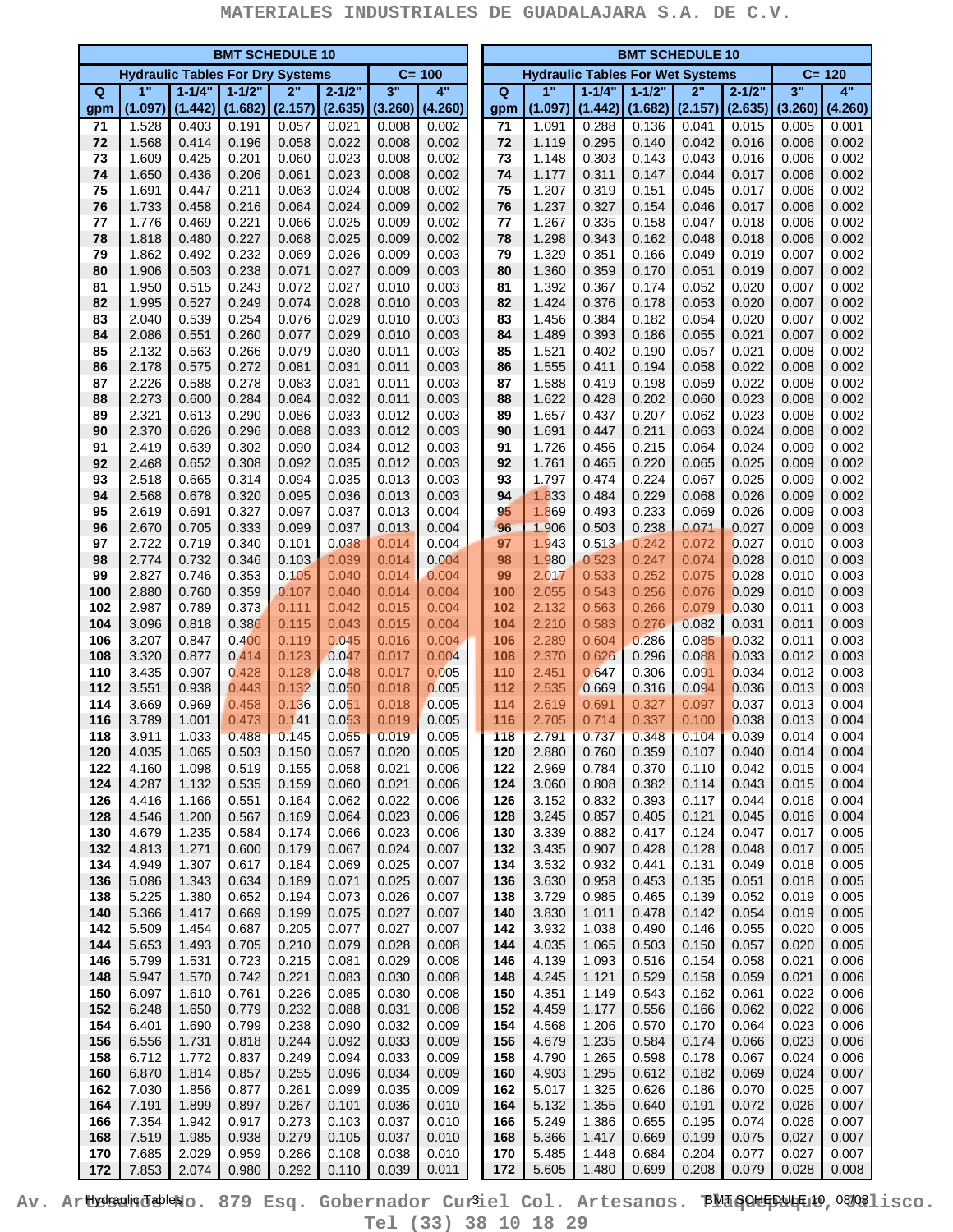|            |                                         |                | <b>BMT SCHEDULE 10</b>     |                  |                  |                  |                  | <b>BMT SCHEDULE 10</b> |                         |                                         |                  |                  |                  |                  |                  |                  |
|------------|-----------------------------------------|----------------|----------------------------|------------------|------------------|------------------|------------------|------------------------|-------------------------|-----------------------------------------|------------------|------------------|------------------|------------------|------------------|------------------|
|            | <b>Hydraulic Tables For Dry Systems</b> |                |                            |                  |                  |                  | $C = 100$        |                        |                         | <b>Hydraulic Tables For Wet Systems</b> |                  |                  |                  |                  |                  | $C = 120$        |
| Q          | 1"                                      | $1 - 1/4$      | $1 - 1/2"$                 | 2"               | $2 - 1/2"$       | 3"               | 4"               |                        | $\overline{\mathbf{Q}}$ | 1"                                      | $1 - 1/4"$       | $1 - 1/2"$       | 2"               | $2 - 1/2"$       | 3"               | 4"               |
| gpm<br>174 | (1.097)<br>8.023                        | 2.118          | $(1.442)$ (1.682)<br>1.001 | (2.157)<br>0.298 | (2.635)<br>0.112 | (3.260)<br>0.040 | (4.260)<br>0.011 |                        | gpm<br>174              | (1.097)<br>5.726                        | (1.442)<br>1.512 | (1.682)<br>0.714 | (2.157)<br>0.213 | (2.635)<br>0.080 | (3.260)<br>0.028 | (4.260)<br>0.008 |
| 176        | 8.195                                   | 2.164          | 1.022                      | 0.304            | 0.115            | 0.041            | 0.011            |                        | 176                     | 5.849                                   | 1.544            | 0.730            | 0.217            | 0.082            | 0.029            | 0.008            |
| 178        | 8.368                                   | 2.209          | 1.044                      | 0.311            | 0.117            | 0.042            | 0.011            |                        | 178                     | 5.972                                   | 1.577            | 0.745            | 0.222            | 0.084            | 0.030            | 0.008            |
| 180        | 8.543                                   | 2.255          | 1.066                      | 0.317            | 0.120            | 0.042            | 0.012            |                        | 180                     | 6.097                                   | 1.610            | 0.761            | 0.226            | 0.085            | 0.030            | 0.008            |
| 182<br>184 | 8.719<br>8.897                          | 2.302<br>2.349 | 1.088<br>1.110             | 0.324<br>0.331   | 0.122<br>0.125   | 0.043<br>0.044   | 0.012<br>0.012   |                        | 182<br>184              | 6.223<br>6.350                          | 1.643<br>1.677   | 0.776<br>0.792   | 0.231<br>0.236   | 0.087<br>0.089   | 0.031<br>0.032   | 0.008<br>0.009   |
| 186        | 9.077                                   | 2.396          | 1.132                      | 0.337            | 0.127            | 0.045            | 0.012            |                        | 186                     | 6.478                                   | 1.710            | 0.808            | 0.241            | 0.091            | 0.032            | 0.009            |
| 188        | 9.258                                   | 2.444          | 1.155                      | 0.344            | 0.130            | 0.046            | 0.013            |                        | 188                     | 6.608                                   | 1.745            | 0.824            | 0.245            | 0.093            | 0.033            | 0.009            |
| 190        | 9.441                                   | 2.493          | 1.178                      | 0.351            | 0.132            | 0.047            | 0.013            |                        | 190                     | 6.738                                   | 1.779            | 0.841            | 0.250            | 0.094            | 0.033            | 0.009            |
| 192<br>194 | 9.626<br>9.812                          | 2.541<br>2.591 | 1.201<br>1.224             | 0.358<br>0.365   | 0.135<br>0.138   | 0.048<br>0.049   | 0.013<br>0.013   |                        | 192<br>194              | 6.870<br>7.003                          | 1.814<br>1.849   | 0.857<br>0.874   | 0.255<br>0.260   | 0.096<br>0.098   | 0.034<br>0.035   | 0.009<br>0.009   |
| 196        | 10.000                                  | 2.640          | 1.247                      | 0.372            | 0.140            | 0.050            | 0.014            |                        | 196                     | 7.137                                   | 1.884            | 0.890            | 0.265            | 0.100            | 0.035            | 0.010            |
| 198        | 10.190                                  | 2.690          | 1.271                      | 0.379            | 0.143            | 0.051            | 0.014            |                        | 198                     | 7.272                                   | 1.920            | 0.907            | 0.270            | 0.102            | 0.036            | 0.010            |
| 200        | 10.381                                  | 2.741          | 1.295                      | 0.386            | 0.145            | 0.052            | 0.014            |                        | 200                     | 7.409                                   | 1.956            | 0.924            | 0.275            | 0.104            | 0.037            | 0.010            |
| 202<br>204 |                                         |                | 1.319<br>1.343             | 0.393<br>0.400   | 0.148<br>0.151   | 0.053<br>0.054   | 0.014<br>0.015   |                        | 202<br>204              |                                         |                  | 0.941<br>0.959   | 0.280<br>0.286   | 0.106<br>0.108   | 0.038<br>0.038   | 0.010<br>0.010   |
| 206        |                                         |                | 1.368                      | 0.407            | 0.154            | 0.055            | 0.015            |                        | 206                     |                                         |                  | 0.976            | 0.291            | 0.110            | 0.039            | 0.011            |
| 208        |                                         |                | 1.392                      | 0.415            | 0.156            | 0.055            | 0.015            |                        | 208                     |                                         |                  | 0.994            | 0.296            | 0.112            | 0.040            | 0.011            |
| 210        |                                         |                | 1.417                      | 0.422            | 0.159            | 0.056            | 0.015            |                        | 210                     |                                         |                  | 1.012            | 0.301            | 0.114            | 0.040            | 0.011            |
| 212        |                                         |                | 1.442                      | 0.430            | 0.162            | 0.057            | 0.016            |                        | 212                     |                                         |                  | 1.029            | 0.307            | 0.116            | 0.041            | 0.011            |
| 214<br>216 |                                         |                | 1.468<br>1.493             | 0.437<br>0.445   | 0.165<br>0.168   | 0.058<br>0.059   | 0.016<br>0.016   |                        | 214<br>216              |                                         |                  | 1.047<br>1.066   | 0.312<br>0.317   | 0.118<br>0.120   | 0.042<br>0.042   | 0.011<br>0.012   |
| 218        |                                         |                | 1.519                      | 0.452            | 0.171            | 0.061            | 0.016            |                        | 218                     |                                         |                  | 1.084            | 0.323            | 0.122            | 0.043            | 0.012            |
| 220        |                                         |                | 1.545                      | 0.460            | 0.174            | 0.062            | 0.017            |                        | 220                     |                                         |                  | 1.102            | 0.328            | 0.124            | 0.044            | 0.012            |
| 222        |                                         |                | 1.571                      | 0.468            | 0.176            | 0.063            | 0.017            |                        | 222                     |                                         |                  | 1.121            | 0.334            | 0.126            | 0.045            | 0.012            |
| 224        |                                         |                | 1.597                      | 0.476            | 0.179            | 0.064            | 0.017            |                        | 224                     |                                         |                  | 1.140            | 0.339            | 0.128            | 0.045            | 0.012            |
| 226<br>228 |                                         |                | 1.624<br>1.650             | 0.483<br>0.491   | 0.182<br>0.185   | 0.065<br>0.066   | 0.018<br>0.018   |                        | 226<br>228              |                                         |                  | 1.159<br>1.178   | 0.345<br>0.351   | 0.130<br>0.132   | 0.046<br>0.047   | 0.013<br>0.013   |
| 230        |                                         |                | 1.677                      | 0.499            | 0.188            | 0.067            | 0.018            |                        | 230                     |                                         |                  | 1.197            | 0.356            | 0.134            | 0.048            | 0.013            |
| 232        |                                         |                | 1.704                      | 0.508            | 0.191            | 0.068            | 0.018            |                        | 232                     |                                         |                  | 1.216            | 0.362            | 0.137            | 0.048            | 0.013            |
| 234        |                                         |                | 1.731                      | 0.516            | 0.195            | 0.069            | 0.019            |                        | 234                     |                                         |                  | 1.236            | 0.368            | 0.139            | 0.049            | 0.013            |
| 236<br>238 |                                         |                | 1.759<br>1.787             | 0.524<br>0.532   | 0.198<br>0.201   | 0.070<br>0.071   | 0.019<br>0.019   |                        | 236<br>238              |                                         |                  | 1.255<br>1.275   | 0.374<br>0.380   | 0.141<br>0.143   | 0.050<br>0.051   | 0.014<br>0.014   |
| 240        |                                         |                | 1.814                      | 0.540            | 0.204            | 0.072            | 0.020            |                        | 240                     |                                         |                  | 1.295            | 0.386            | 0.145            | 0.052            | 0.014            |
| 242        |                                         |                | 1.843                      | 0.549            | 0.207            | 0.073            | 0.020            |                        | 242                     |                                         |                  | 1.315            | 0.392            | 0.148            | 0.052            | 0.014            |
| 244        |                                         |                | 1.871                      | 0.557            | 0.210            | 0.075            | 0.020            |                        | 244                     |                                         |                  | 1.335            | 0.398            | 0.150            | 0.053            | 0.014            |
| 246<br>248 |                                         |                | 1.899<br>1.928             | 0.566<br>0.574   | 0.213<br>0.217   | 0.076<br>0.077   | 0.021<br>0.021   |                        | 246<br>248              |                                         |                  | 1.356<br>1.376   | 0.404<br>0.410   | 0.152<br>0.155   | 0.054<br>0.055   | 0.015<br>0.015   |
| 250        |                                         |                | 1.957                      | 0.583            | 0.220            | 0.078            | 0.021            |                        | 250                     |                                         |                  | 1.397            | 0.416            | 0.157            | 0.056            | 0.015            |
| 252        |                                         |                | 1.986                      | 0.591            | 0.223            | 0.079            | 0.022            |                        | 252                     |                                         |                  | 1.417            | 0.422            | 0.159            | 0.056            | 0.015            |
| 254        |                                         |                | 2.015                      | 0.600            | 0.226            | 0.080            | 0.022            |                        | 254                     |                                         |                  | 1.438            | 0.428            | 0.162            | 0.057            | 0.016            |
| 256        |                                         |                | 2.045                      | 0.609            | 0.230            | 0.081            | 0.022            |                        | 256                     |                                         |                  | 1.459            | 0.435            | 0.164            | 0.058            | 0.016            |
| 258<br>260 |                                         |                | 2.074<br>2.104             | 0.618<br>0.627   | 0.233<br>0.236   | 0.083<br>0.084   | 0.022<br>0.023   |                        | 258<br>260              |                                         |                  | 1.480<br>1.502   | 0.441<br>0.447   | 0.166<br>0.169   | 0.059<br>0.060   | 0.016<br>0.016   |
| 262        |                                         |                | 2.134                      | 0.636            | 0.240            | 0.085            | 0.023            |                        | 262                     |                                         |                  | 1.523            | 0.454            | 0.171            | 0.061            | 0.016            |
| 264        |                                         |                | 2.164                      | 0.645            | 0.243            | 0.086            | 0.023            |                        | 264                     |                                         |                  | 1.545            | 0.460            | 0.174            | 0.062            | 0.017            |
| 266        |                                         |                | 2.195                      | 0.654            | 0.247            | 0.087            | 0.024            |                        | 266                     |                                         |                  | 1.566            | 0.466            | 0.176            | 0.062            | 0.017            |
| 268<br>270 |                                         |                | 2.225<br>2.256             | 0.663<br>0.672   | 0.250<br>0.253   | 0.089<br>0.090   | 0.024<br>0.024   |                        | 268<br>270              |                                         |                  | 1.588<br>1.610   | 0.473<br>0.480   | 0.178<br>0.181   | 0.063<br>0.064   | 0.017<br>0.017   |
| 272        |                                         |                | 2.287                      | 0.681            | 0.257            | 0.091            | 0.025            |                        | 272                     |                                         |                  | 1.632            | 0.486            | 0.183            | 0.065            | 0.018            |
| 274        |                                         |                | 2.318                      | 0.690            | 0.260            | 0.092            | 0.025            |                        | 274                     |                                         |                  | 1.655            | 0.493            | 0.186            | 0.066            | 0.018            |
| 276        |                                         |                | 2.350                      | 0.700            | 0.264            | 0.094            | 0.025            |                        | 276                     |                                         |                  | 1.677            | 0.499            | 0.188            | 0.067            | 0.018            |
| 278<br>280 |                                         |                | 2.381<br>2.413             | 0.709<br>0.719   | 0.268<br>0.271   | 0.095<br>0.096   | 0.026<br>0.026   |                        | 278<br>280              |                                         |                  | 1.700<br>1.722   | 0.506<br>0.513   | 0.191<br>0.194   | 0.068<br>0.069   | 0.018<br>0.019   |
| 282        |                                         |                | 2.445                      | 0.728            | 0.275            | 0.097            | 0.026            |                        | 282                     |                                         |                  | 1.745            | 0.520            | 0.196            | 0.070            | 0.019            |
| 284        |                                         |                | 2.477                      | 0.738            | 0.278            | 0.099            | 0.027            |                        | 284                     |                                         |                  | 1.768            | 0.527            | 0.199            | 0.070            | 0.019            |
| 286        |                                         |                | 2.510                      | 0.747            | 0.282            | 0.100            | 0.027            |                        | 286                     |                                         |                  | 1.791            | 0.533            | 0.201            | 0.071            | 0.019            |
| 288        |                                         |                | 2.542                      | 0.757            | 0.286            | 0.101            | 0.028            |                        | 288                     |                                         |                  | 1.814            | 0.540            | 0.204            | 0.072            | 0.020            |
| 290<br>292 |                                         |                | 2.575<br>2.608             | 0.767<br>0.777   | 0.289<br>0.293   | 0.103<br>0.104   | 0.028<br>0.028   |                        | 290<br>292              |                                         |                  | 1.838<br>1.861   | 0.547<br>0.554   | 0.206<br>0.209   | 0.073<br>0.074   | 0.020<br>0.020   |
| 294        |                                         |                | 2.641                      | 0.787            | 0.297            | 0.105            | 0.029            |                        | 294                     |                                         |                  | 1.885            | 0.561            | 0.212            | 0.075            | 0.020            |
| 296        |                                         |                | 2.675                      | 0.796            | 0.300            | 0.107            | 0.029            |                        | 296                     |                                         |                  | 1.909            | 0.568            | 0.214            | 0.076            | 0.021            |
| 298        |                                         |                | 2.708                      | 0.806            | 0.304            | 0.108            | 0.029            |                        | 298                     |                                         |                  | 1.933            | 0.576            | 0.217            | 0.077            | 0.021            |
| 300<br>302 |                                         |                | 2.742<br>2.776             | 0.817<br>0.827   | 0.308<br>0.312   | 0.109<br>0.111   | 0.030<br>0.030   |                        | 300<br>302              |                                         |                  | 1.957<br>1.981   | 0.583<br>0.590   | 0.220<br>0.223   | 0.078<br>0.079   | 0.021<br>0.021   |
| 304        |                                         |                | 2.810                      | 0.837            | 0.316            | 0.112            | 0.030            |                        | 304                     |                                         |                  | 2.005            | 0.597            | 0.225            | 0.080            | 0.022            |

Av. Ar**tydsulid a**bleno. 879 Esq. Gobernador Curiel Col. Artesanos. BM S Gulpul Eu , O W Blisco. **Tel (33) 38 10 18 29**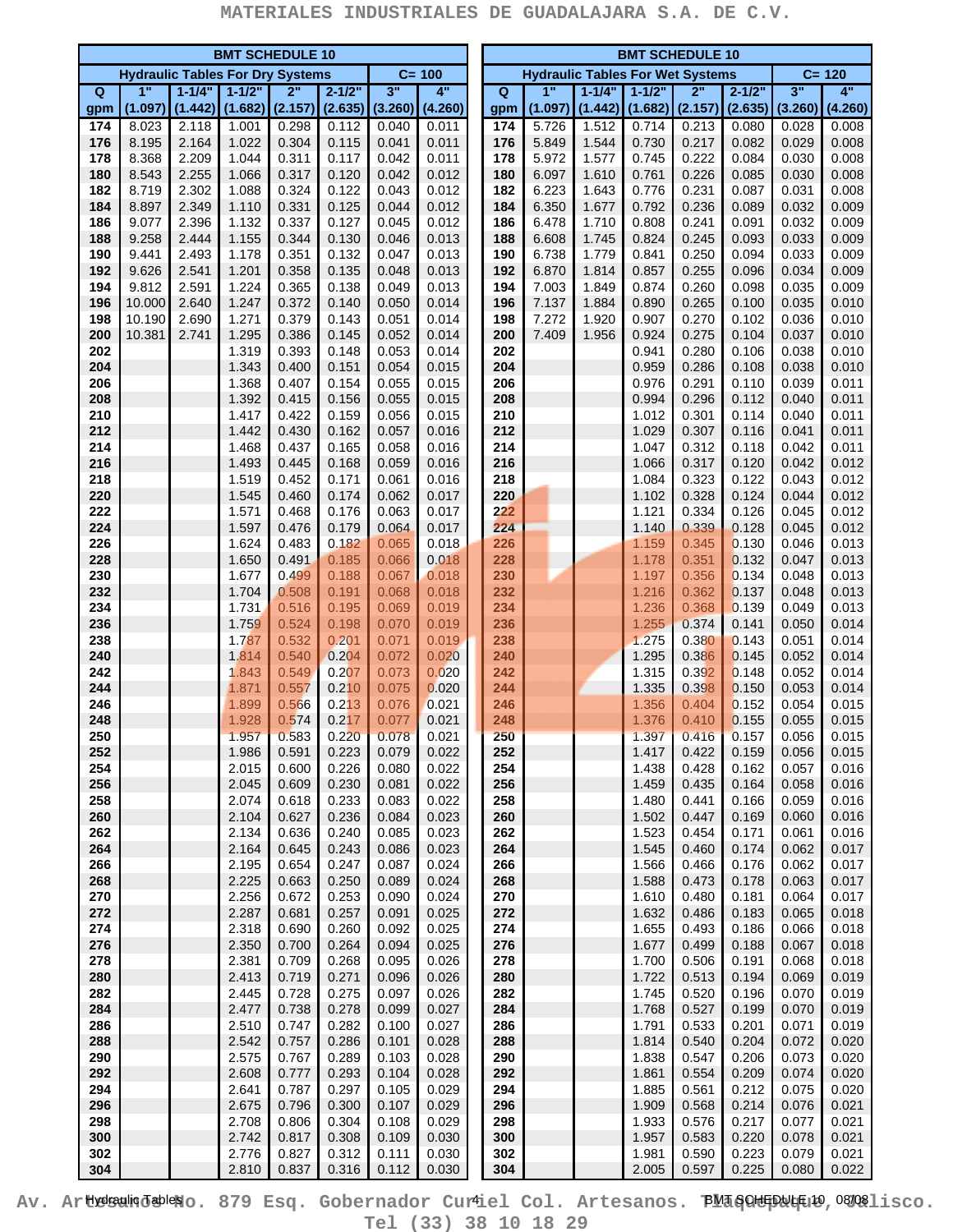| <b>BMT SCHEDULE 10</b> |                                         |                       |                       |                |                      |                |                |  | <b>BMT SCHEDULE 10</b> |                                         |                       |                       |                |                       |                |                             |  |
|------------------------|-----------------------------------------|-----------------------|-----------------------|----------------|----------------------|----------------|----------------|--|------------------------|-----------------------------------------|-----------------------|-----------------------|----------------|-----------------------|----------------|-----------------------------|--|
|                        | <b>Hydraulic Tables For Dry Systems</b> |                       |                       |                |                      |                | $C = 100$      |  |                        | <b>Hydraulic Tables For Wet Systems</b> |                       |                       |                |                       |                | $C = 120$                   |  |
| Q<br>gpm               | 1"<br>(1.097)                           | $1 - 1/4"$<br>(1.442) | $1 - 1/2"$<br>(1.682) | 2"<br>(2.157)  | $2 - 1/2$<br>(2.635) | 3"<br>(3.260)  | 4"<br>(4.260)  |  | $\overline{Q}$<br>gpm  | 1"<br>(1.097)                           | $1 - 1/4"$<br>(1.442) | $1 - 1/2"$<br>(1.682) | 2"<br>(2.157)  | $2 - 1/2"$<br>(2.635) | 3"<br>(3.260)  | $\overline{4}$ "<br>(4.260) |  |
| 306                    |                                         |                       | 2.844                 | 0.847          | 0.320                | 0.113          | 0.031          |  | 306                    |                                         |                       | 2.030                 | 0.604          | 0.228                 | 0.081          | 0.022                       |  |
| 308                    |                                         |                       | 2.879                 | 0.857          | 0.323                | 0.115          | 0.031          |  | 308                    |                                         |                       | 2.054                 | 0.612          | 0.231                 | 0.082          | 0.022                       |  |
| 310                    |                                         |                       | 2.913<br>2.948        | 0.868          | 0.327                | 0.116          | 0.032          |  | 310                    |                                         |                       | 2.079                 | 0.619          | 0.234                 | 0.083          | 0.023                       |  |
| 312<br>314             |                                         |                       | 2.983                 | 0.878<br>0.888 | 0.331<br>0.335       | 0.117<br>0.119 | 0.032<br>0.032 |  | 312<br>314             |                                         |                       | 2.104<br>2.129        | 0.627<br>0.634 | 0.236<br>0.239        | 0.084<br>0.085 | 0.023<br>0.023              |  |
| 316                    |                                         |                       | 3.018                 | 0.899          | 0.339                | 0.120          | 0.033          |  | 316                    |                                         |                       | 2.154                 | 0.642          | 0.242                 | 0.086          | 0.023                       |  |
| 318                    |                                         |                       | 3.054                 | 0.909          | 0.343                | 0.122          | 0.033          |  | 318                    |                                         |                       | 2.180                 | 0.649          | 0.245                 | 0.087          | 0.024                       |  |
| 320<br>322             |                                         |                       | 3.090<br>3.125        | 0.920<br>0.931 | 0.347<br>0.351       | 0.123<br>0.125 | 0.033<br>0.034 |  | 320<br>322             |                                         |                       | 2.205<br>2.231        | 0.657<br>0.664 | 0.248<br>0.251        | 0.088<br>0.089 | 0.024<br>0.024              |  |
| 324                    |                                         |                       | 3.161                 | 0.941          | 0.355                | 0.126          | 0.034          |  | 324                    |                                         |                       | 2.256                 | 0.672          | 0.253                 | 0.090          | 0.024                       |  |
| 326                    |                                         |                       | 3.198                 | 0.952          | 0.359                | 0.127          | 0.035          |  | 326                    |                                         |                       | 2.282                 | 0.680          | 0.256                 | 0.091          | 0.025                       |  |
| 328                    |                                         |                       | 3.234                 | 0.963          | 0.363                | 0.129          | 0.035          |  | 328                    |                                         |                       | 2.308                 | 0.687          | 0.259                 | 0.092          | 0.025                       |  |
| 330<br>332             |                                         |                       | 3.271<br>3.307        | 0.974<br>0.985 | 0.367<br>0.372       | 0.130<br>0.132 | 0.035<br>0.036 |  | 330<br>332             |                                         |                       | 2.334<br>2.360        | 0.695<br>0.703 | 0.262<br>0.265        | 0.093<br>0.094 | 0.025<br>0.026              |  |
| 334                    |                                         |                       | 3.344                 | 0.996          | 0.376                | 0.133          | 0.036          |  | 334                    |                                         |                       | 2.387                 | 0.711          | 0.268                 | 0.095          | 0.026                       |  |
| 336                    |                                         |                       | 3.381                 | 1.007          | 0.380                | 0.135          | 0.037          |  | 336                    |                                         |                       | 2.413                 | 0.719          | 0.271                 | 0.096          | 0.026                       |  |
| 338                    |                                         |                       | 3.419                 | 1.018          | 0.384                | 0.136          | 0.037          |  | 338                    |                                         |                       | 2.440                 | 0.727          | 0.274                 | 0.097          | 0.026                       |  |
| 340<br>342             |                                         |                       | 3.456<br>3.494        | 1.029<br>1.040 | 0.388<br>0.393       | 0.138<br>0.139 | 0.037<br>0.038 |  | 340<br>342             |                                         |                       | 2.467<br>2.494        | 0.735<br>0.743 | 0.277<br>0.280        | 0.098<br>0.099 | 0.027<br>0.027              |  |
| 344                    |                                         |                       | 3.532                 | 1.052          | 0.397                | 0.141          | 0.038          |  | 344                    |                                         |                       | 2.521                 | 0.751          | 0.283                 | 0.100          | 0.027                       |  |
| 346                    |                                         |                       | 3.570                 | 1.063          | 0.401                | 0.142          | 0.039          |  | 346                    |                                         |                       | 2.548                 | 0.759          | 0.286                 | 0.102          | 0.028                       |  |
| 348                    |                                         |                       | 3.608                 | 1.075          | 0.405                | 0.144          | 0.039<br>0.039 |  | 348                    |                                         |                       | 2.575                 | 0.767          | 0.289                 | 0.103          | 0.028                       |  |
| 350<br>352             |                                         |                       | 3.647<br>3.685        | 1.086<br>1.097 | 0.410<br>0.414       | 0.145<br>0.147 | 0.040          |  | 350<br>352             |                                         |                       | 2.603<br>2.630        | 0.775<br>0.783 | 0.292<br>0.295        | 0.104<br>0.105 | 0.028<br>0.028              |  |
| 354                    |                                         |                       | 3.724                 | 1.109          | 0.418                | 0.148          | 0.040          |  | 354                    |                                         |                       | 2.658                 | 0.792          | 0.299                 | 0.106          | 0.029                       |  |
| 356                    |                                         |                       | 3.763                 | 1.121          | 0.423                | 0.150          | 0.041          |  | 356                    |                                         |                       | 2.686                 | 0.800          | 0.302                 | 0.107          | 0.029                       |  |
| 358                    |                                         |                       | 3.802                 | 1.132          | 0.427                | 0.152          | 0.041          |  | 358                    |                                         |                       | 2.714                 | 0.808          | 0.305                 | 0.108          | 0.029                       |  |
| 360<br>362             |                                         |                       | 3.842<br>3.881        | 1.144<br>1.156 | 0.432<br>0.436       | 0.153<br>0.155 | 0.042<br>0.042 |  | 360<br>362             |                                         |                       | 2.742<br>2.770        | 0.817<br>0.825 | 0.308<br>0.311        | 0.109<br>0.110 | 0.030<br>0.030              |  |
| 364                    |                                         |                       | 3.921                 | 1.168          | 0.441                | 0.156          | 0.042          |  | 364                    |                                         |                       | 2.798                 | 0.833          | 0.314                 | 0.112          | 0.030                       |  |
| 366                    |                                         |                       | 3.961                 | 1.180          | 0.445                | 0.158          | 0.043          |  | 366                    |                                         |                       | 2.827                 | 0.842          | 0.318                 | 0.113          | 0.031                       |  |
| 368<br>370             |                                         |                       | 4.001<br>4.041        | 1.192<br>1.204 | 0.450<br>0.454       | 0.159<br>0.161 | 0.043<br>0.044 |  | 368<br>370             |                                         |                       | 2.856<br>2.884        | 0.850<br>0.859 | 0.321<br>0.324        | 0.114<br>0.115 | 0.031<br>0.031              |  |
| 372                    |                                         |                       | 4.082                 | 1.216          | 0.459                | 0.163          | 0.044          |  | 372                    |                                         |                       | 2.913                 | 0.868          | 0.327                 | 0.116          | 0.032                       |  |
| 374                    |                                         |                       | 4.123                 | 1.228          | 0.463                | 0.164          | 0.045          |  | 374                    |                                         |                       | 2.942                 | 0.876          | 0.331                 | 0.117          | 0.032                       |  |
| 376                    |                                         |                       | 4.164                 | 1.240          | 0.468                | 0.166          | 0.045          |  | 376                    |                                         |                       | 2.972                 | 0.885          | 0.334                 | 0.118          | 0.032                       |  |
| 378<br>380             |                                         |                       | 4.205<br>4.246        | 1.252<br>1.264 | 0.472<br>0.477       | 0.168<br>0.169 | 0.046<br>0.046 |  | 378<br>380             |                                         |                       | 3.001<br>3.030        | 0.894<br>0.902 | 0.337<br>0.340        | 0.120<br>0.121 | 0.032<br>0.033              |  |
| 382                    |                                         |                       | 4.287                 | 1.277          | 0.482                | 0.171          | 0.046          |  | 382                    |                                         |                       | 3.060                 | 0.911          | 0.344                 | 0.122          | 0.033                       |  |
| 384                    |                                         |                       | 4.329                 | 1.289          | 0.486                | 0.172          | 0.047          |  | 384                    |                                         |                       | 3.090                 | 0.920          | 0.347                 | 0.123          | 0.033                       |  |
| 386                    |                                         |                       | 4.371                 | 1.302          | 0.491                | 0.174          | 0.047          |  | 386                    |                                         |                       | 3.119                 | 0.929          | 0.350                 | 0.124          | 0.034                       |  |
| 388<br>390             |                                         |                       | 4.413<br>4.455        | 1.314<br>1.327 | 0.496<br>0.501       | 0.176<br>0.178 | 0.048<br>0.048 |  | 388<br>390             |                                         |                       | 3.149<br>3.179        | 0.938<br>0.947 | 0.354<br>0.357        | 0.125<br>0.127 | 0.034<br>0.034              |  |
| 392                    |                                         |                       | 4.497                 | 1.339          | 0.505                | 0.179          | 0.049          |  | 392                    |                                         |                       | 3.210                 | 0.956          | 0.361                 | 0.128          | 0.035                       |  |
| 394                    |                                         |                       | 4.540                 | 1.352          | 0.510                | 0.181          | 0.049          |  | 394                    |                                         |                       | 3.240                 | 0.965          | 0.364                 | 0.129          | 0.035                       |  |
| 396<br>398             |                                         |                       | 4.582<br>4.625        | 1.365<br>1.377 | 0.515<br>0.520       | 0.183<br>0.184 | 0.050<br>0.050 |  | 396<br>398             |                                         |                       | 3.271<br>3.301        | 0.974<br>0.983 | 0.367<br>0.371        | 0.130<br>0.132 | 0.035<br>0.036              |  |
| 400                    |                                         |                       | 4.668                 | 1.390          | 0.525                | 0.186          | 0.051          |  | 400                    |                                         |                       | 3.332                 | 0.992          | 0.374                 | 0.133          | 0.036                       |  |
| 405                    |                                         |                       |                       | 1.423          | 0.537                | 0.190          | 0.052          |  | 405                    |                                         |                       |                       | 1.015          | 0.383                 | 0.136          | 0.037                       |  |
| 410                    |                                         |                       |                       | 1.455          | 0.549                | 0.195          | 0.053          |  | 410                    |                                         |                       |                       | 1.039          | 0.392                 | 0.139          | 0.038                       |  |
| 415<br>420             |                                         |                       |                       | 1.488<br>1.522 | 0.561<br>0.574       | 0.199<br>0.204 | 0.054<br>0.055 |  | 415<br>420             |                                         |                       |                       | 1.062<br>1.086 | 0.401<br>0.410        | 0.142<br>0.145 | 0.039<br>0.039              |  |
| 425                    |                                         |                       |                       | 1.555          | 0.587                | 0.208          | 0.057          |  | 425                    |                                         |                       |                       | 1.110          | 0.419                 | 0.149          | 0.040                       |  |
| 430                    |                                         |                       |                       | 1.589          | 0.600                | 0.213          | 0.058          |  | 430                    |                                         |                       |                       | 1.134          | 0.428                 | 0.152          | 0.041                       |  |
| 435                    |                                         |                       |                       | 1.624          | 0.613                | 0.217          | 0.059          |  | 435                    |                                         |                       |                       | 1.159          | 0.437                 | 0.155          | 0.042                       |  |
| 440<br>445             |                                         |                       |                       | 1.658<br>1.693 | 0.626<br>0.639       | 0.222<br>0.227 | 0.060<br>0.062 |  | 440<br>445             |                                         |                       |                       | 1.184<br>1.209 | 0.447<br>0.456        | 0.158<br>0.162 | 0.043<br>0.044              |  |
| 450                    |                                         |                       |                       | 1.729          | 0.652                | 0.231          | 0.063          |  | 450                    |                                         |                       |                       | 1.234          | 0.465                 | 0.165          | 0.045                       |  |
| 455                    |                                         |                       |                       | 1.764          | 0.666                | 0.236          | 0.064          |  | 455                    |                                         |                       |                       | 1.259          | 0.475                 | 0.169          | 0.046                       |  |
| 460                    |                                         |                       |                       | 1.800          | 0.679                | 0.241          | 0.065          |  | 460                    |                                         |                       |                       | 1.285          | 0.485                 | 0.172          | 0.047                       |  |
| 465<br>470             |                                         |                       |                       | 1.837<br>1.874 | 0.693<br>0.707       | 0.246<br>0.251 | 0.067<br>0.068 |  | 465<br>470             |                                         |                       |                       | 1.311<br>1.337 | 0.495<br>0.504        | 0.175<br>0.179 | 0.048<br>0.049              |  |
| 475                    |                                         |                       |                       | 1.911          | 0.721                | 0.256          | 0.069          |  | 475                    |                                         |                       |                       | 1.364          | 0.514                 | 0.182          | 0.050                       |  |
| 480                    |                                         |                       |                       | 1.948          | 0.735                | 0.261          | 0.071          |  | 480                    |                                         |                       |                       | 1.390          | 0.525                 | 0.186          | 0.051                       |  |
| 485                    |                                         |                       |                       | 1.986          | 0.749                | 0.266          | 0.072          |  | 485                    |                                         |                       |                       | 1.417          | 0.535                 | 0.190          | 0.052                       |  |
| 490                    |                                         |                       |                       | 2.024          | 0.763                | 0.271          | 0.074          |  | 490                    |                                         |                       |                       | 1.444          | 0.545                 | 0.193          | 0.053                       |  |

Av. Ar**tydsulid a**bleno. 879 Esq. Gobernador Cur<sup>g</sup>iel Col. Artesanos. BM 5 Gu<del>lpul (</del>10,0001 isco. **Tel (33) 38 10 18 29**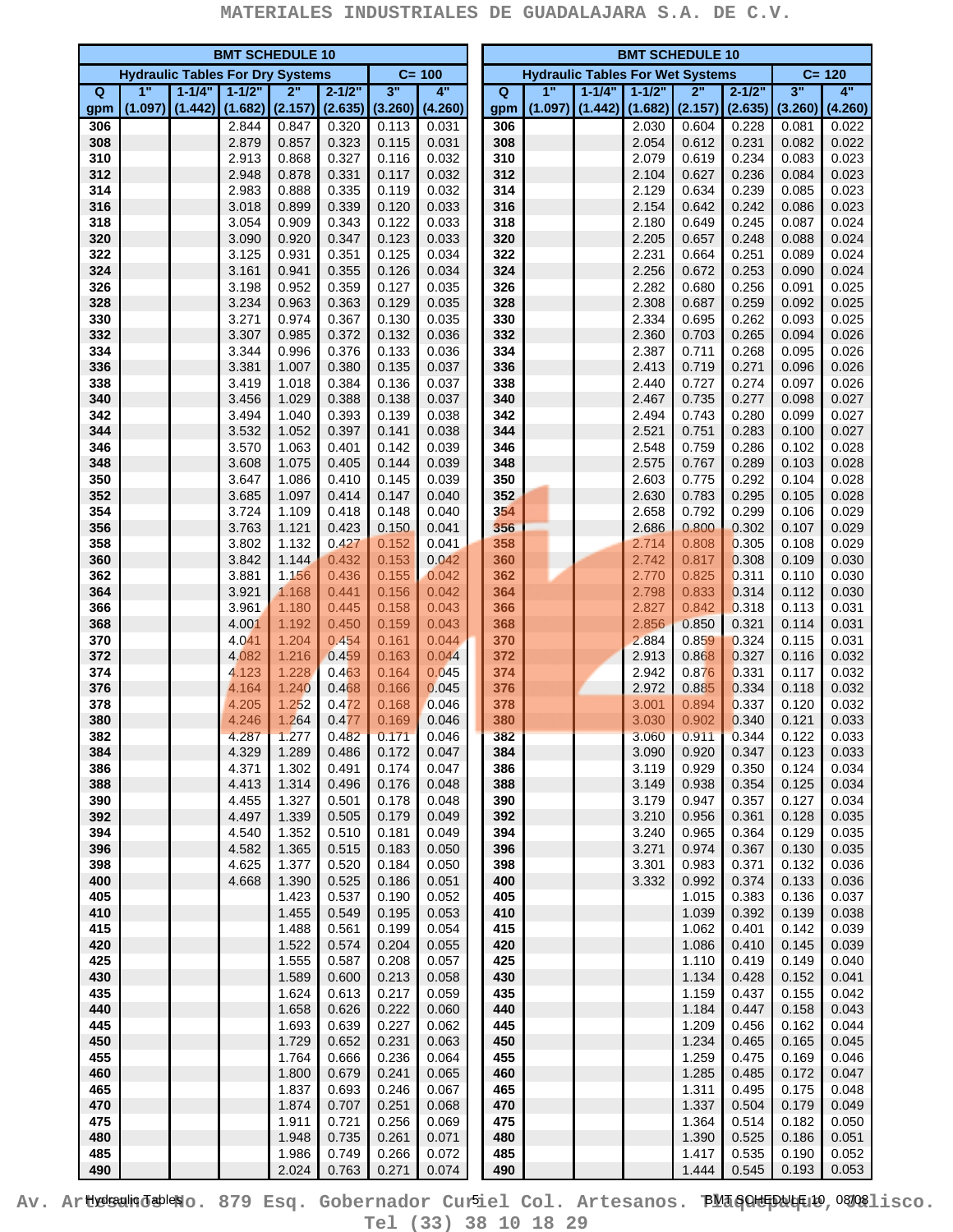| <b>BMT SCHEDULE 10</b> |                                         |            |            |                |                |                |                |  | <b>BMT SCHEDULE 10</b> |         |                                         |           |                |                |                |                |
|------------------------|-----------------------------------------|------------|------------|----------------|----------------|----------------|----------------|--|------------------------|---------|-----------------------------------------|-----------|----------------|----------------|----------------|----------------|
|                        | <b>Hydraulic Tables For Dry Systems</b> |            |            |                |                |                | $C = 100$      |  |                        |         | <b>Hydraulic Tables For Wet Systems</b> |           |                |                |                | $C = 120$      |
| $\overline{Q}$         | 1"                                      | $1 - 1/4"$ | $1 - 1/2"$ | 2"             | $2 - 1/2"$     | 3"             | 4"             |  | $\overline{Q}$         | 1"      | $1 - 1/4"$                              | $1 - 1/2$ | 2"             | $2 - 1/2"$     | 3"             | 4"             |
| gpm                    | (1.097)                                 | (1.442)    | (1.682)    | (2.157)        | (2.635)        | (3.260)        | (4.260)        |  | gpm                    | (1.097) | (1.442)                                 | (1.682)   | (2.157)        | (2.635)        | (3.260)        | (4.260)        |
| 495<br>500             |                                         |            |            | 2.062<br>2.101 | 0.778<br>0.793 | 0.276<br>0.281 | 0.075<br>0.076 |  | 495<br>500             |         |                                         |           | 1.472<br>1.499 | 0.555<br>0.566 | 0.197<br>0.201 | 0.054<br>0.055 |
| 505                    |                                         |            |            |                | 0.807          | 0.286          | 0.078          |  | 505                    |         |                                         |           |                | 0.576          | 0.204          | 0.056          |
| 510                    |                                         |            |            |                | 0.822          | 0.292          | 0.079          |  | 510                    |         |                                         |           |                | 0.587          | 0.208          | 0.057          |
| 515                    |                                         |            |            |                | 0.837          | 0.297          | 0.081          |  | 515                    |         |                                         |           |                | 0.597          | 0.212          | 0.058          |
| 520                    |                                         |            |            |                | 0.852          | 0.302          | 0.082          |  | 520                    |         |                                         |           |                | 0.608          | 0.216          | 0.059          |
| 525                    |                                         |            |            |                | 0.867          | 0.308          | 0.084          |  | 525                    |         |                                         |           |                | 0.619          | 0.220          | 0.060          |
| 530                    |                                         |            |            |                | 0.883          | 0.313          | 0.085          |  | 530                    |         |                                         |           |                | 0.630          | 0.223          | 0.061          |
| 535                    |                                         |            |            |                | 0.898          | 0.319          | 0.087          |  | 535                    |         |                                         |           |                | 0.641          | 0.227          | 0.062          |
| 540<br>545             |                                         |            |            |                | 0.914<br>0.930 | 0.324<br>0.330 | 0.088<br>0.090 |  | 540<br>545             |         |                                         |           |                | 0.652<br>0.663 | 0.231<br>0.235 | 0.063<br>0.064 |
| 550                    |                                         |            |            |                | 0.945          | 0.335          | 0.091          |  | 550                    |         |                                         |           |                | 0.675          | 0.239          | 0.065          |
| 555                    |                                         |            |            |                | 0.961          | 0.341          | 0.093          |  | 555                    |         |                                         |           |                | 0.686          | 0.243          | 0.066          |
| 560                    |                                         |            |            |                | 0.977          | 0.347          | 0.094          |  | 560                    |         |                                         |           |                | 0.698          | 0.247          | 0.067          |
| 565                    |                                         |            |            |                | 0.994          | 0.352          | 0.096          |  | 565                    |         |                                         |           |                | 0.709          | 0.252          | 0.068          |
| 570                    |                                         |            |            |                | 1.010          | 0.358          | 0.097          |  | 570                    |         |                                         |           |                | 0.721          | 0.256          | 0.069          |
| 575                    |                                         |            |            |                | 1.026          | 0.364          | 0.099          |  | 575                    |         |                                         |           |                | 0.733          | 0.260          | 0.071          |
| 580<br>585             |                                         |            |            |                | 1.043<br>1.060 | 0.370<br>0.376 | 0.101<br>0.102 |  | 580<br>585             |         |                                         |           |                | 0.744<br>0.756 | 0.264<br>0.268 | 0.072<br>0.073 |
| 590                    |                                         |            |            |                | 1.076          | 0.382          | 0.104          |  | 590                    |         |                                         |           |                | 0.768          | 0.272          | 0.074          |
| 595                    |                                         |            |            |                | 1.093          | 0.388          | 0.105          |  | 595                    |         |                                         |           |                | 0.780          | 0.277          | 0.075          |
| 600                    |                                         |            |            |                | 1.110          | 0.394          | 0.107          |  | 600                    |         |                                         |           |                | 0.793          | 0.281          | 0.076          |
| 605                    |                                         |            |            |                | 1.128          | 0.400          | 0.109          |  | 605                    |         |                                         |           |                | 0.805          | 0.285          | 0.078          |
| 610                    |                                         |            |            |                | 1.145          | 0.406          | 0.110          |  | 610                    |         |                                         |           |                | 0.817          | 0.290          | 0.079          |
| 615                    |                                         |            |            |                | 1.162          | 0.412          | 0.112          |  | 615                    |         |                                         |           |                | 0.830          | 0.294          | 0.080          |
| 620<br>625             |                                         |            |            |                | 1.180<br>1.198 | 0.418<br>0.425 | 0.114<br>0.115 |  | 620<br>625             |         |                                         |           |                | 0.842<br>0.855 | 0.299<br>0.303 | 0.081<br>0.082 |
| 630                    |                                         |            |            |                | 1.215          | 0.431          | 0.117          |  | 630                    |         |                                         |           |                | 0.867          | 0.308          | 0.084          |
| 635                    |                                         |            |            |                | 1.233          | 0.437          | 0.119          |  | 635                    |         |                                         |           |                | 0.880          | 0.312          | 0.085          |
| 640                    |                                         |            |            |                | 1.251          | 0.444          | 0.121          |  | 640                    |         |                                         |           |                | 0.893          | 0.317          | 0.086          |
| 645                    |                                         |            |            |                | 1.269          | 0.450          | 0.122          |  | 645                    |         |                                         |           |                | 0.906          | 0.321          | 0.087          |
| 650                    |                                         |            |            |                | 1.288          | 0.457          | 0.124          |  | 650                    |         |                                         |           |                | 0.919          | 0.326          | 0.089          |
| 655                    |                                         |            |            |                | 1.306          | 0.463          | 0.126          |  | 655                    |         |                                         |           |                | 0.932          | 0.331          | 0.090          |
| 660<br>665             |                                         |            |            |                | 1.325<br>1.343 | 0.470<br>0.476 | 0.128<br>0.129 |  | 660                    |         |                                         |           |                | 0.945<br>0.959 | 0.335<br>0.340 | 0.091<br>0.092 |
| 670                    |                                         |            |            |                | 1.362          | 0.483          | 0.131          |  | 665<br>670             |         |                                         |           |                | 0.972          | 0.345          | 0.094          |
| 675                    |                                         |            |            |                | 1.381          | 0.490          | 0.133          |  | 675                    |         |                                         |           |                | 0.986          | 0.350          | 0.095          |
| 680                    |                                         |            |            |                | 1.400          | 0.496          | 0.135          |  | 680                    |         |                                         |           |                | 0.999          | 0.354          | 0.096          |
| 685                    |                                         |            |            |                | 1.419          | 0.503          | 0.137          |  | 685                    |         |                                         |           |                | 1.013          | 0.359          | 0.098          |
| 690                    |                                         |            |            |                | 1.438          | 0.510          | 0.139          |  | 690                    |         |                                         |           |                | 1.026          | 0.364          | 0.099          |
| 695                    |                                         |            |            |                | 1.458          | 0.517          | 0.140          |  | 695                    |         |                                         |           |                | 1.040          | 0.369          | 0.100          |
| 700<br>710             |                                         |            |            |                | 1.477          | 0.524<br>0.538 | 0.142<br>0.146 |  | 700<br>710             |         |                                         |           |                | 1.054          | 0.374<br>0.384 | 0.102          |
| 720                    |                                         |            |            |                | 1.516<br>1.556 | 0.552          | 0.150          |  | 720                    |         |                                         |           |                | 1.082<br>1.110 | 0.394          | 0.104<br>0.107 |
| 730                    |                                         |            |            |                | 1.596          | 0.566          | 0.154          |  | 730                    |         |                                         |           |                | 1.139          | 0.404          | 0.110          |
| 740                    |                                         |            |            |                | 1.637          | 0.581          | 0.158          |  | 740                    |         |                                         |           |                | 1.168          | 0.414          | 0.113          |
| 750                    |                                         |            |            |                | 1.678          | 0.595          | 0.162          |  | 750                    |         |                                         |           |                | 1.198          | 0.425          | 0.115          |
| 760                    |                                         |            |            |                |                | 0.610          | 0.166          |  | 760                    |         |                                         |           |                |                | 0.435          | 0.118          |
| 770                    |                                         |            |            |                |                | 0.625          | 0.170          |  | 770                    |         |                                         |           |                |                | 0.446          | 0.121          |
| 780<br>790             |                                         |            |            |                |                | 0.640<br>0.655 | 0.174<br>0.178 |  | 780<br>790             |         |                                         |           |                |                | 0.457<br>0.468 | 0.124<br>0.127 |
| 800                    |                                         |            |            |                |                | 0.671          | 0.182          |  | 800                    |         |                                         |           |                |                | 0.479          | 0.130          |
| 810                    |                                         |            |            |                |                | 0.686          | 0.186          |  | 810                    |         |                                         |           |                |                | 0.490          | 0.133          |
| 820                    |                                         |            |            |                |                | 0.702          | 0.191          |  | 820                    |         |                                         |           |                |                | 0.501          | 0.136          |
| 830                    |                                         |            |            |                |                | 0.718          | 0.195          |  | 830                    |         |                                         |           |                |                | 0.512          | 0.139          |
| 840                    |                                         |            |            |                |                | 0.734          | 0.199          |  | 840                    |         |                                         |           |                |                | 0.524          | 0.142          |
| 850                    |                                         |            |            |                |                | 0.750          | 0.204          |  | 850                    |         |                                         |           |                |                | 0.535          | 0.145          |
| 860                    |                                         |            |            |                |                | 0.767          | 0.208          |  | 860                    |         |                                         |           |                |                | 0.547          | 0.149          |
| 870<br>880             |                                         |            |            |                |                | 0.783<br>0.800 | 0.213<br>0.217 |  | 870<br>880             |         |                                         |           |                |                | 0.559<br>0.571 | 0.152<br>0.155 |
| 890                    |                                         |            |            |                |                | 0.817          | 0.222          |  | 890                    |         |                                         |           |                |                | 0.583          | 0.158          |
| 900                    |                                         |            |            |                |                | 0.834          | 0.227          |  | 900                    |         |                                         |           |                |                | 0.595          | 0.162          |
| 910                    |                                         |            |            |                |                | 0.851          | 0.231          |  | 910                    |         |                                         |           |                |                | 0.607          | 0.165          |
| 920                    |                                         |            |            |                |                | 0.869          | 0.236          |  | 920                    |         |                                         |           |                |                | 0.620          | 0.168          |
| 930                    |                                         |            |            |                |                | 0.886          | 0.241          |  | 930                    |         |                                         |           |                |                | 0.632          | 0.172          |
| 940                    |                                         |            |            |                |                | 0.904          | 0.246          |  | 940                    |         |                                         |           |                |                | 0.645          | 0.175          |

Av. Ar**tydsulid a**bleno. 879 Esq. Gobernador Curciel Col. Artesanos. BM 5 Gu<del>lp</del>au Eu , O W 1 isco. **Tel (33) 38 10 18 29**